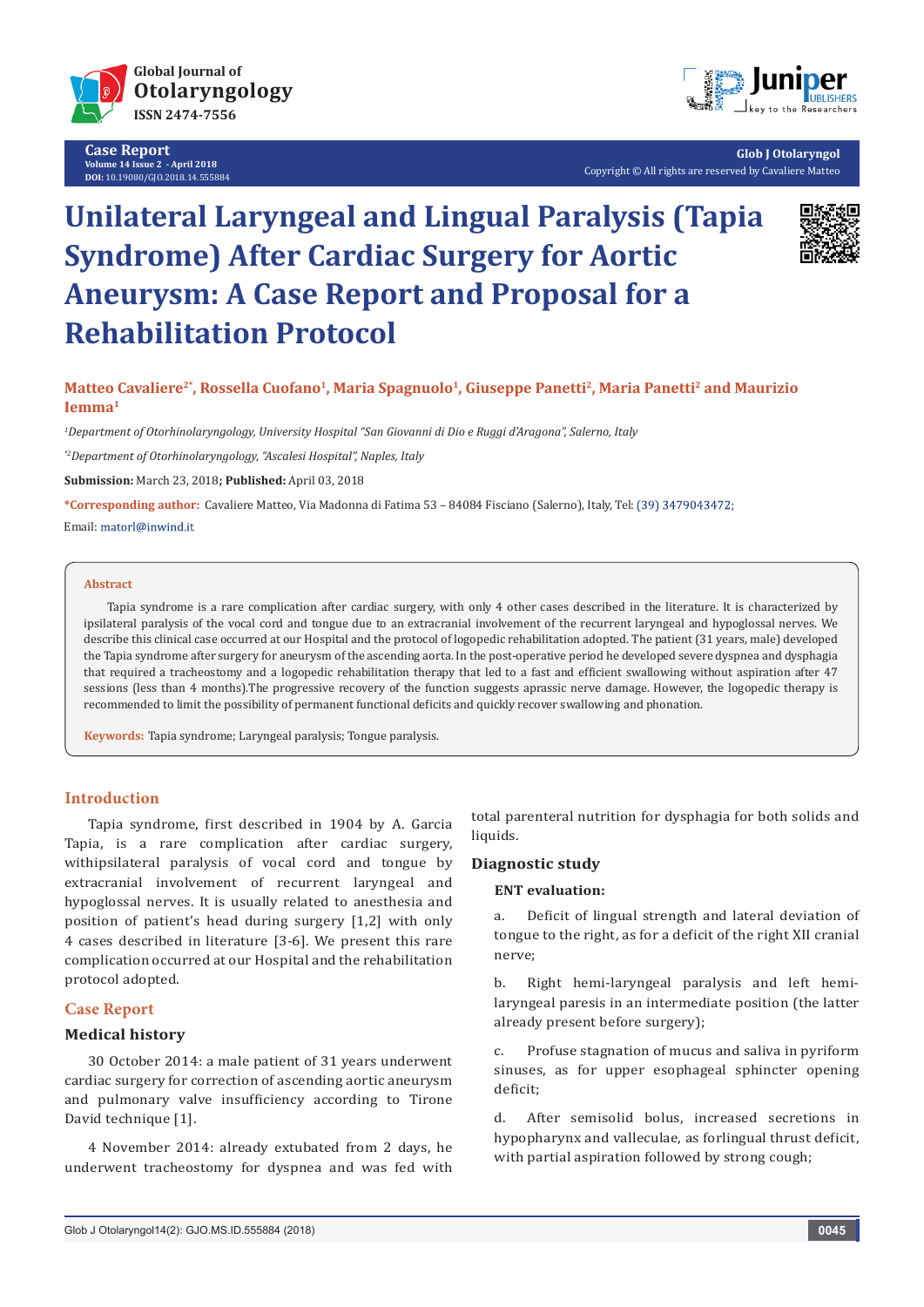e. After semi-liquid bolus, increased secretions in hypopharynx, as for pharyngo-esophageal propulsion deficit, with partial aspiration followed by strong cough.

#### **Pharyngo-esophageal videofluoroscopy [1]:**

a. Reduced movement of lingual retropulsion: bolus was swallowed only after repeated attempts with compensation movements;

b. Epiglottis immobility;

c. Low contraction of upper and middle pharyngeal constrictor muscles: bolus was stagnant in valleculae and pyriform sinuses, that emptied incompletely and after repeated attempts;

d. A portion of contrast medium passed into the airways in post-swallowing phase.

## **Logopedic treatment**

4 December 2014: definition and beginning of an individualized logopedic rehabilitation program to:

a. Improve speed and efficiency of swallowing.

b. Remove suction through compensatory strategies (facilitating postures, voluntary defensive maneuvers of the airways, dietary tricks and correction of salivary deficits) and strategies to recover mobility and strength of each structure of oro-pharyngeal-laryngeal district.

c. Treatment of dysphagia followed two different paths, compensation and rehabilitation, to ensure the patient to safely feed. The work plan acted on:

i. General area: on being vigilant, as our patient was, and activation of metacognition, to identify, discriminate and recognize swallowing movements, at every stage.

ii. Sectorial area: on general relaxation, body awareness and breathing control.

iii. Specific area: therapeutic measures on the structures involved in swallowing and bound to:

a. Compensation of patient disability by facilitative posture (head bent forward, head turned to the right) and dietary tricks (consistency, cohesion degree, homogeneity, bolus volume and temperature).

b. Recovery of tone, strength and mobility of lips, tongue and laryngeal structures by [1,2]:

c. Masako maneuver: production of «ka» sound by holding the tip of tongue between the incisors, boosting posterior pharyngeal wall.

**Proprioception exercises, achieving neuromuscular response through stimulation of proprioceptors, free nerve endings and receptors that govern tactile and thermal sensitivity of tongue (Figure 1)**

a. ''Cooling'' exercise: an ice cube wrapped in gauze at level of the retro-incisive papilla on the two sides of the tongue, evoking tongue elevation towards the stimulated area;

b. Exercise to retraces pharyngeal phase of swallowing: patient is asked to open his mouth, to bring the tip of his tongue in contact with the papilla, to raise the whole tongue towards palate and to «flatten it» against this, for 5 seconds, and then to remove the dorsum of tongue from the palate, whilst maintaining the tip in contact with it Figure 2.



Figure 1: Up "cooling" exercise (duration: 5 seconds, frequency: 10 times a day); down: exercise of the pharyngeal phase of swallowing (duration: 5 seconds, frequency: 20 times a day).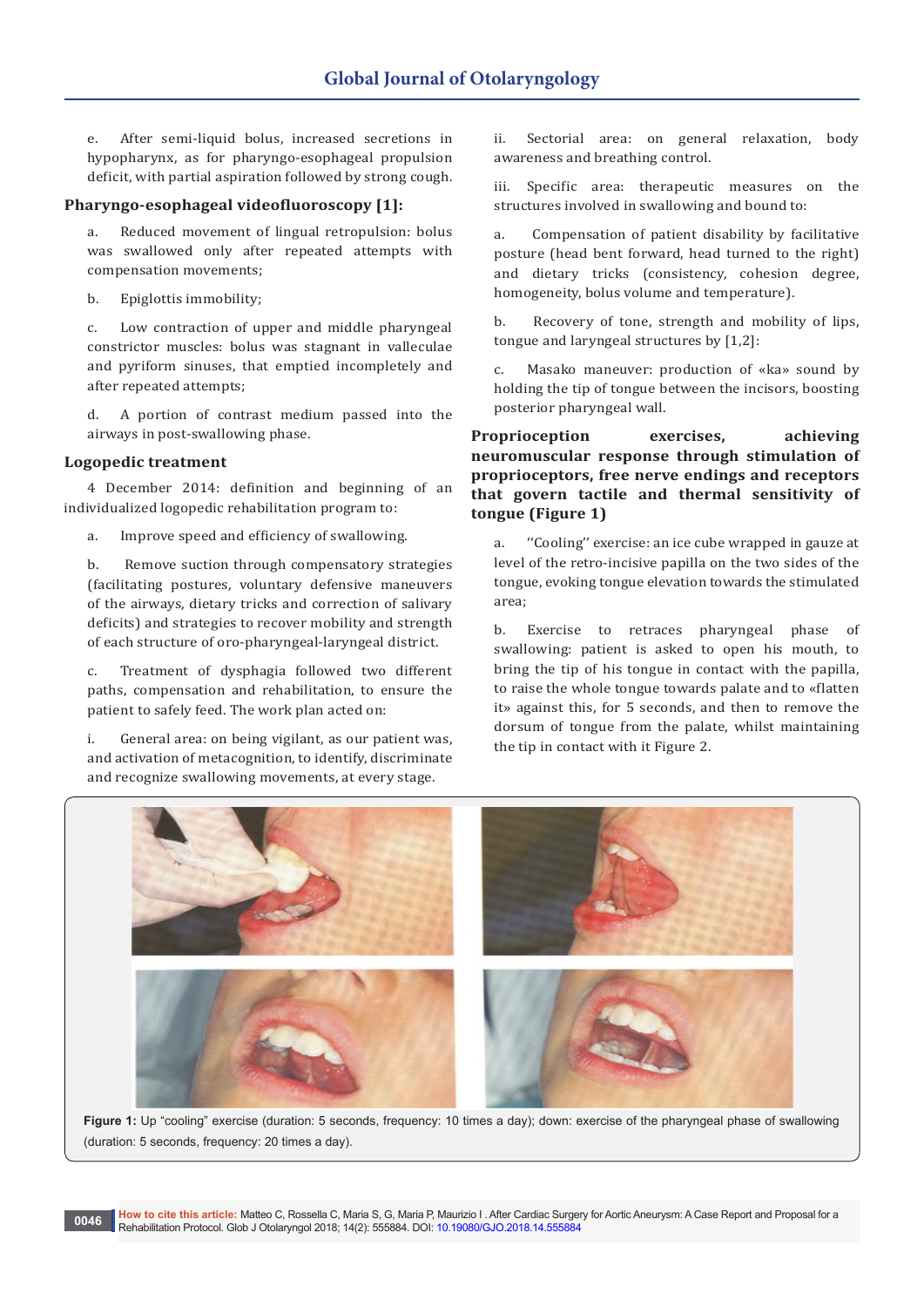

## **Muscular gymnastic and functional recovery exercises**

a. ''Packing'' exercise for muscles of the mouth floor (Figure 3): the tip of tongue rests on the palate, in contact with palatine wrinkles. Patient has to slightly open his mouth and press the tip of tongue very strong against the palate, maintaining the same position. During the exercise, the rehabilitator pushes with his index finger under muscles of oral floor, both to verify the effective contraction, and to exert a resistance opposing the downward movement of mouth floor.

b. ''Tongue depressor'' exercise for the tip of tongue (Figure 4): patient is asked to push his tongue tip horizontally against a tongue depressor placed over his mouth.

c. ''Spoon'' exercise for the tip of tongue (Figure 5): push and simultaneously move the tip of tongue against the concave surface of a spoon, circumferentially from right to left.

d. ''Gallop'' exercise for the body tongue: the tongue, initially positioned with the tip in contact with palate, detaches from it, in a sweeping motion toward the mouth floor, imitating noise of a galloping horse. With the production of sounds A and O, the exercise also alternatively acts on labial commissures, thus enhancing buccinator muscles.

e. ''Yawning'' exercisefor tongue retrusion and for posterior portion of the tongue: patient has to yawn and feel the position that the tongue assumes; then, repeating the movement without yawning, the tongue must flatten and move back.

 f. Exercises of circling of lingual apex and displacing appropriate pseudo-boluses within oral cavity; in particular, we used whole olives asking to eat the fruit and eject the core.

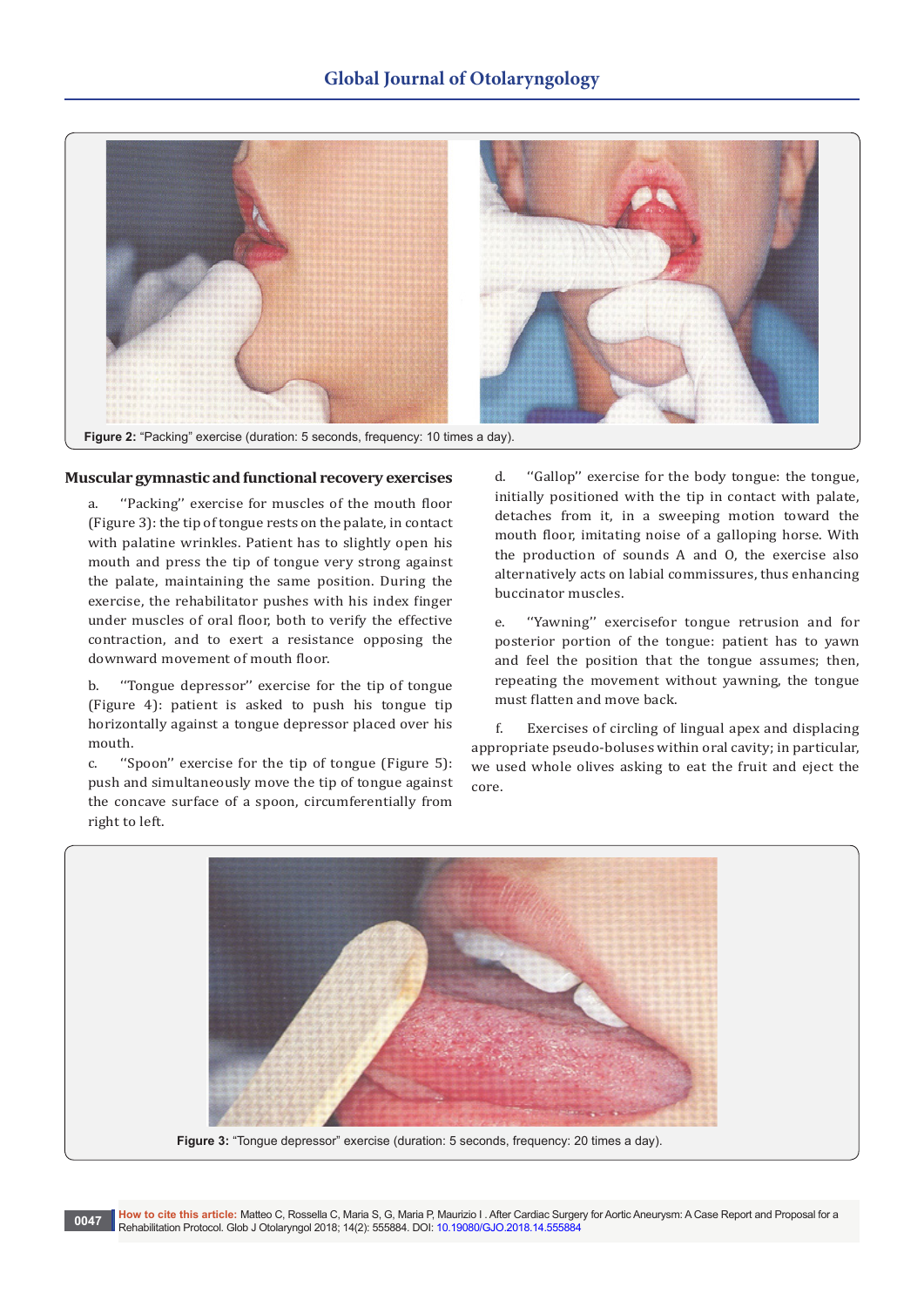

Figure 4: "Spoon" exercise (duration: 10 seconds, frequency: 20 times a day).



**Figure 5:** "Gallop" exercise (duration: 2 seconds, frequency: 20 times a day for the first week, 40 times a day for the second week, and then 80 times a day for next weeks).

# **Exercises of phono-articular rehabilitation**

a. Slow and hyper-articulate repetition of letters produced by bringing the tip of tongue on incisive papilla, ie L-T-N-D, with vowel emissions before and after these letters; rapidly and loudly repetition of 5 identical syllables: LALALALALA, NANANANANA, DADADADADA, TATATATATA, RARARARARA.

b. Addition of a wheezing prolonged S and repetition of words with these groups fast changing articulatory position, even for other groups like LT-LD-ND.

c. Say for as long as possible the letter R, by vibrating the tip of tongue against the anterior portion of palate.

d. Use letters produced with the middle part of tongue against the palate, ie C and G, and by lifting the back of tongue and velo-pharyngeal structures, ie K and G.3

## **Treatment sessions were 47 in 4 months**

a) 19<sup>th</sup> session: Patient began to drink semi-liquids with a glass.

b) 23<sup>rd</sup> session: Tracheostomy tube was removed and he began to eat semi-solids.

c) From  $26<sup>th</sup>$  session, solids (pasta, beef tenderloin, stewed chicken breast and Pandoro).

d) From the 33<sup>rd</sup> session, pizza margherita and cake with berries.

e) From the 37<sup>th</sup> session, mozzarella and sliced, potato omelette, vegetable omelette and biscuits with ice cream.

f) 47th session: He showed mild difficulties only for liquids, increased tone of voice with reduced hoarseness.